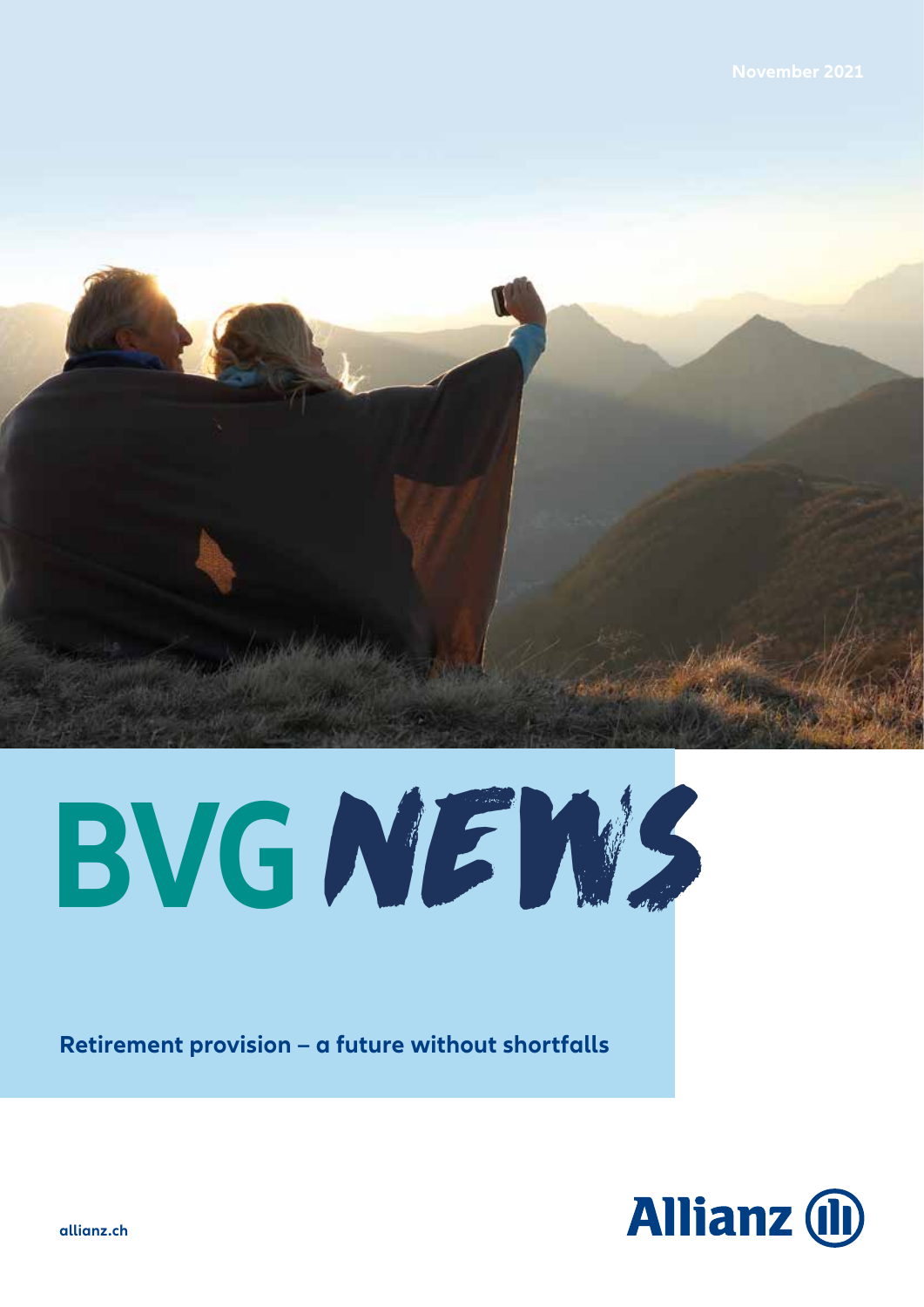

Yves Barbezat Head of Group Life

# Dear customer

Who would have thought that a virus could have such an impact on our society and keep the world on tenterhooks for so long? Since the coronavirus pandemic broke out in late 2019, we have experienced an exceptionally challenging time, and it isn't over yet. It seems that we will have to learn to live with the virus. The coronavirus has challenged and taught us to rethink traditional mindsets and working methods and to break new, innovative ground.

Innovation has always been a top priority at Allianz Suisse. In July, we completed the migration of all customer contracts to our new group life system (KLS). KLS has been one of the largest and most important projects at Allianz Suisse in recent years, and we are very proud that, in addition to switching to a new technological base, we have also brought about numerous advantages for you, the customers, with this change. In KLS you can, for example, make changes such as entries, departures and salary modifications yourself at any time and from anywhere via the BVG portal.

Although the long-term consequences of the pandemic remain uncertain, one thing is clear: the need for security has intensified during the coronavirus crisis. We are committed to providing our insured persons and customers with financial protection against unexpected and unforeseen events and fates with our products. Capital protection in full insurance is a criterion that should not be underestimated. Did you know that, according to a representative survey, a large majority of the Swiss population do not count their pension assets as part of their personal wealth, even though for most of them it is precisely these assets that make up the largest portion of their wealth? As a responsible employer, you have decided to protect your employees' retirement assets with full insurance and avoid exposing them to unnecessary risks. We do our part by investing responsibly and sustainably and by taking all measures necessary to ensure the long-term security of the pension assets entrusted to us.

These measures comprise, among other things, the ongoing strengthening of our equity and reserves in order to cover any future risks and all measures to protect our active insured persons. They also include the adjustment of conversion rates and the associated reduction in the crosssubsidisation of pensioners' excessively high pensions.

The pandemic has forced us to rethink in many areas. A reassessment is also necessary with regard to retirement provision in Switzerland, which is in great need of reform. It is the duty of all responsible companies to secure their employees' future and ensure that they can maintain their accustomed standard of living after retirement. If you would like to know what you can do for your employees, we will be happy to advise you and help you to develop suitable measures.

Although we cannot influence the future, we can at least ensure financial security! Thank you for placing your trust in us and for the excellent working relationship.

Yours sincerely

Yves Barbezat Head of Group Life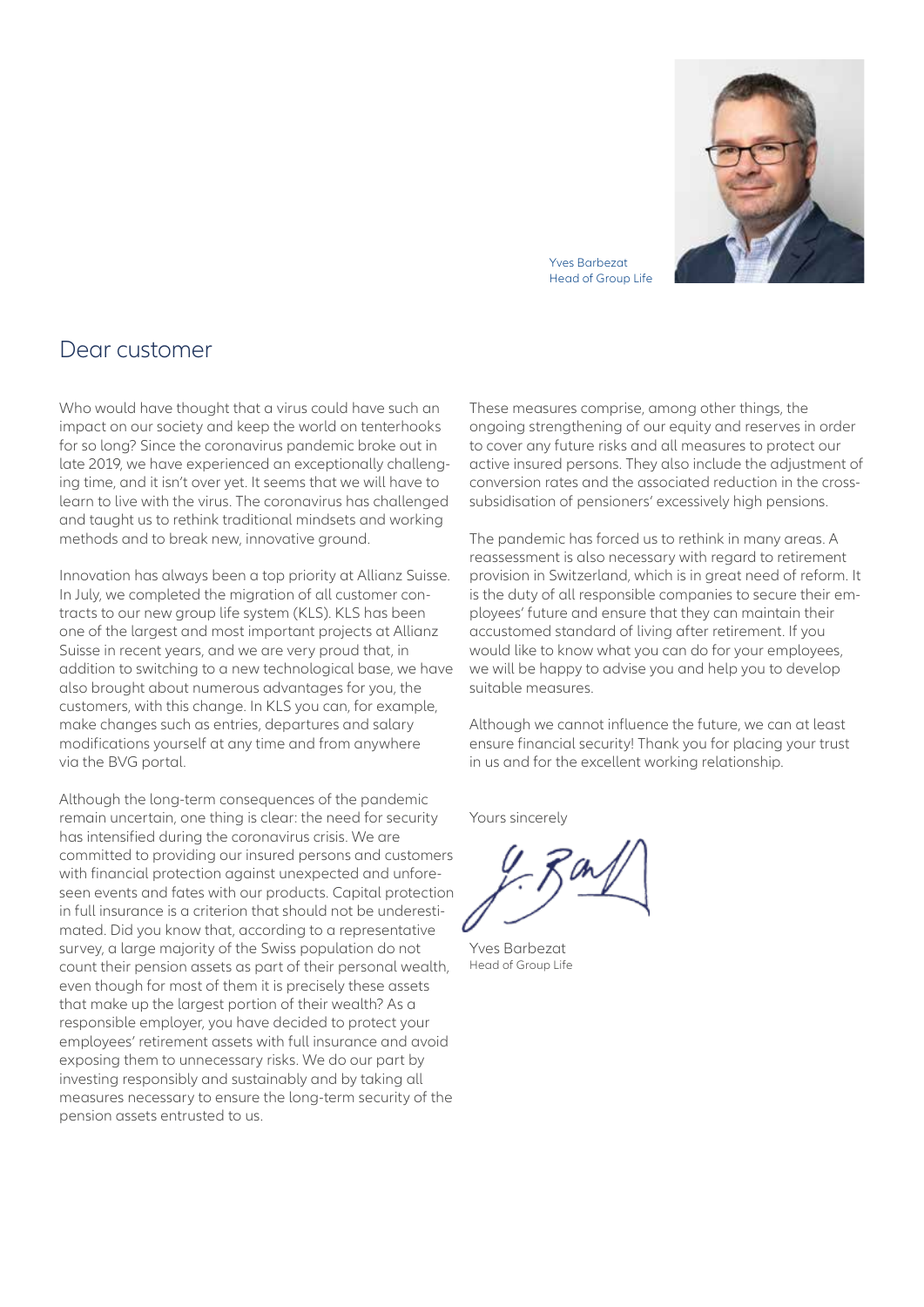## **MULTIPLE-AWARD-WINNING TOTAL RATE OF INTEREST**

In the compulsory component, retirement assets earn interest at the guaranteed BVG interest rate of 1.00%. Due to this guaranteed interest rate, which is very high in the current environment, it is not possible to pay a surplus.

Elective retirement savings accrue interest at a guaranteed rate of 0.125%. In 2021, insured persons will again receive an attractive interest surplus on the elective retirement assets in the amount of 0.875%. The surplus will be credited to the retirement assets of the insured persons.

When it comes to the total rate of interest, we are unbeatable. It is a source of great pride to us that we have been awarded **first place** for the **"Highest interest rate over 10 years"** in the full insurance category for **the tenth time** in a row by SonntagsZeitung's Switzerland-wide pension fund comparison for 2021. **First place for "Best investment return over three years"** also went to Allianz Suisse.

### **Overview of interest surplus**

(applies to full insurance solutions)

|                       | <b>Guaranteed</b> | <b>Interest</b><br>surplus | <b>Total rate</b><br>of interest* |
|-----------------------|-------------------|----------------------------|-----------------------------------|
| Compulsory<br>portion | 1.000%            | $0.000\%$                  | 1.000%                            |
| Elective portion      | 0.125%            | 0.875%                     | 1.000%                            |

\* The total interest paid on an insured person's retirement assets may differ from the average total interest rate indicated for various reasons. There shall be no entitlement in individual cases to payment of the average total interest rate indicated.

## **ADJUSTED CONVERSION RATES FOR SUSTAINABLE AND SECURE RETIREMENT PROVISION**

We informed you and all insured persons aged 55 and over about the adjusted conversion rates in the spring. These will be valid from 1 January 2022 for the annuitisation of compulsory and elective retirement assets. This change will enable us to safeguard pensions sustainably and on a long-term basis. The conversion rates applied and approved by the Swiss Financial Market Supervisory Authority FINMA can be found in the document "Key BVG figures, interest and conversion rates" on our homepage at **[allianz.ch/bvg-regulations.](https://www.allianz.ch/bvg-regulations)** For retirements as of 1 January 2022, the conversion rate valid on 31 December 2021 shall apply. Current retirement pensions are not affected by the change.

#### **Expected pension benefits on the pension certificate**

The pension certificate valid from 1 January 2022 will show the retirement pensions calculated using the new and future assumed conversion rates.

Your employees can have their personal pension situation comprehensively analysed free of charge by a pension expert. Personalised advice is particularly worthwhile for employees who are coming up for retirement. Here, too, Allianz offers comprehensive and very attractive and flexible solutions. Insured persons can access their own pension certificate in the customer portal at any time. Instructions on how to download the pension certificate are available at **[allianz.ch/bvg-insureds.](https://www.allianz.ch/bvg-insureds)**

### **Lump sum or pension?**

The conversion rate has no effect on the part of the retirement assets that is drawn as a lump sum on retirement. If an insured person opts for a full lump-sum payment, he or she will receive the full amount of the retirement assets saved. Lump-sum withdrawals are taxed separately from other income at a reduced rate. Allianz also offers customers the option of drawing their retirement benefits as a combination of a pension and a lump sum. The "Rente oder Kapital" ("Pension or lump sum") fact sheet at **[allianz.ch/bvg-insureds](https://www.allianz.ch/bvg-insureds)** can help you with the decision-making process.

#### **Optimise your pension plan**

It is urgently necessary and unavoidable for the legislator to adjust the statutory conversion rate in line with the prevailing economic and demographic conditions. The statutory conversion rate of 6.8% is far too high and takes neither negative interest rates nor increased life expectancy into account. Falling conversion rates lead to lower pensions on retirement. To counteract this, we recommend that our customers optimise their pension plan in such a way as to create more savings and purchase opportunities. Please do not hesitate to contact your advisor in order to take the time to analyse and, if necessary, update your occupational pension solution in the interest of your employees.